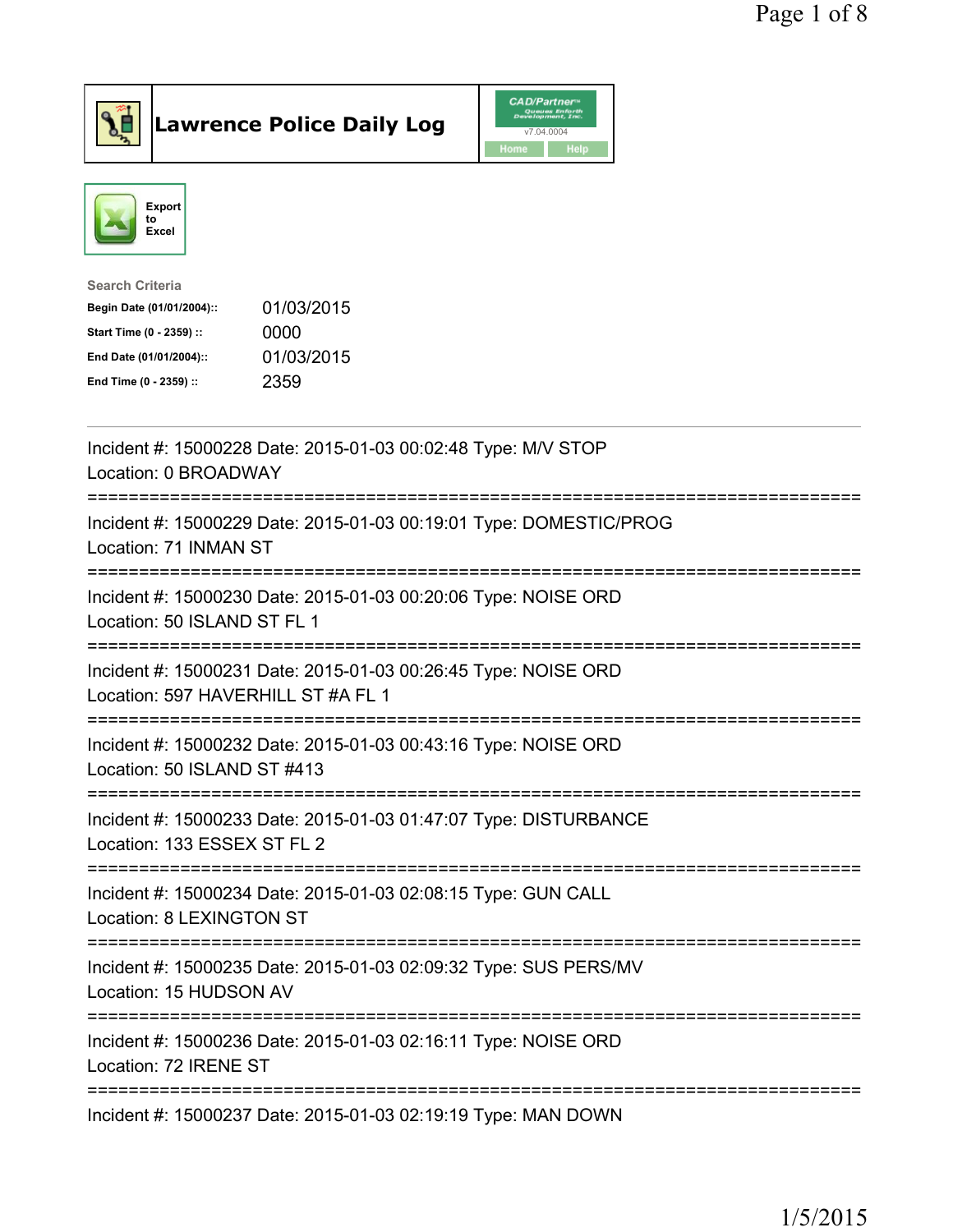| Location: BOXFORD ST & S UNION ST                                                                                                             |
|-----------------------------------------------------------------------------------------------------------------------------------------------|
| Incident #: 15000238 Date: 2015-01-03 02:38:20 Type: SUS PERS/MV<br>Location: BENNINGTON ST & STEARNS AV<br>================================= |
| Incident #: 15000239 Date: 2015-01-03 02:44:37 Type: M/V STOP<br>Location: ANDOVER ST & S BROADWAY                                            |
| Incident #: 15000240 Date: 2015-01-03 02:44:52 Type: MEDIC SUPPORT<br>Location: 191 MAPLE ST #3G<br>:==============================           |
| Incident #: 15000241 Date: 2015-01-03 02:50:35 Type: DISTURBANCE<br>Location: 61 BRADFORD ST FL 1                                             |
| ;=============================<br>Incident #: 15000242 Date: 2015-01-03 04:12:55 Type: NOISE ORD<br>Location: 157 SPRUCE ST FL 3              |
| Incident #: 15000243 Date: 2015-01-03 04:47:19 Type: SUS PERS/MV<br>Location: POLISH-AMERICAN CLUB / 23 MONMOUTH ST                           |
| Incident #: 15000244 Date: 2015-01-03 04:50:45 Type: B&E/PAST<br>Location: 62 KENT ST #B                                                      |
| Incident #: 15000245 Date: 2015-01-03 05:06:30 Type: SUS PERS/MV<br>Location: 24 BROOK ST FL 3                                                |
| Incident #: 15000246 Date: 2015-01-03 05:06:43 Type: ALARMS<br>Location: 10 EMBANKMENT RD                                                     |
| Incident #: 15000247 Date: 2015-01-03 07:01:50 Type: SUS PERS/MV<br>Location: COMMON ST & LAWRENCE ST                                         |
| Incident #: 15000248 Date: 2015-01-03 08:05:57 Type: MV/BLOCKING<br>Location: 36 BUTLER ST                                                    |
| Incident #: 15000249 Date: 2015-01-03 08:33:02 Type: M/V STOP<br>Location: JACKSON ST & METHUEN ST                                            |
| Incident #: 15000250 Date: 2015-01-03 08:40:44 Type: ALARMS<br>Location: FREDS AUTO REPAIR / 265 LOWELL ST                                    |
| :======================<br>Incident #: 15000251 Date: 2015-01-03 08:47:25 Type: ALARMS<br>Location: 269 CYPRESS AV                            |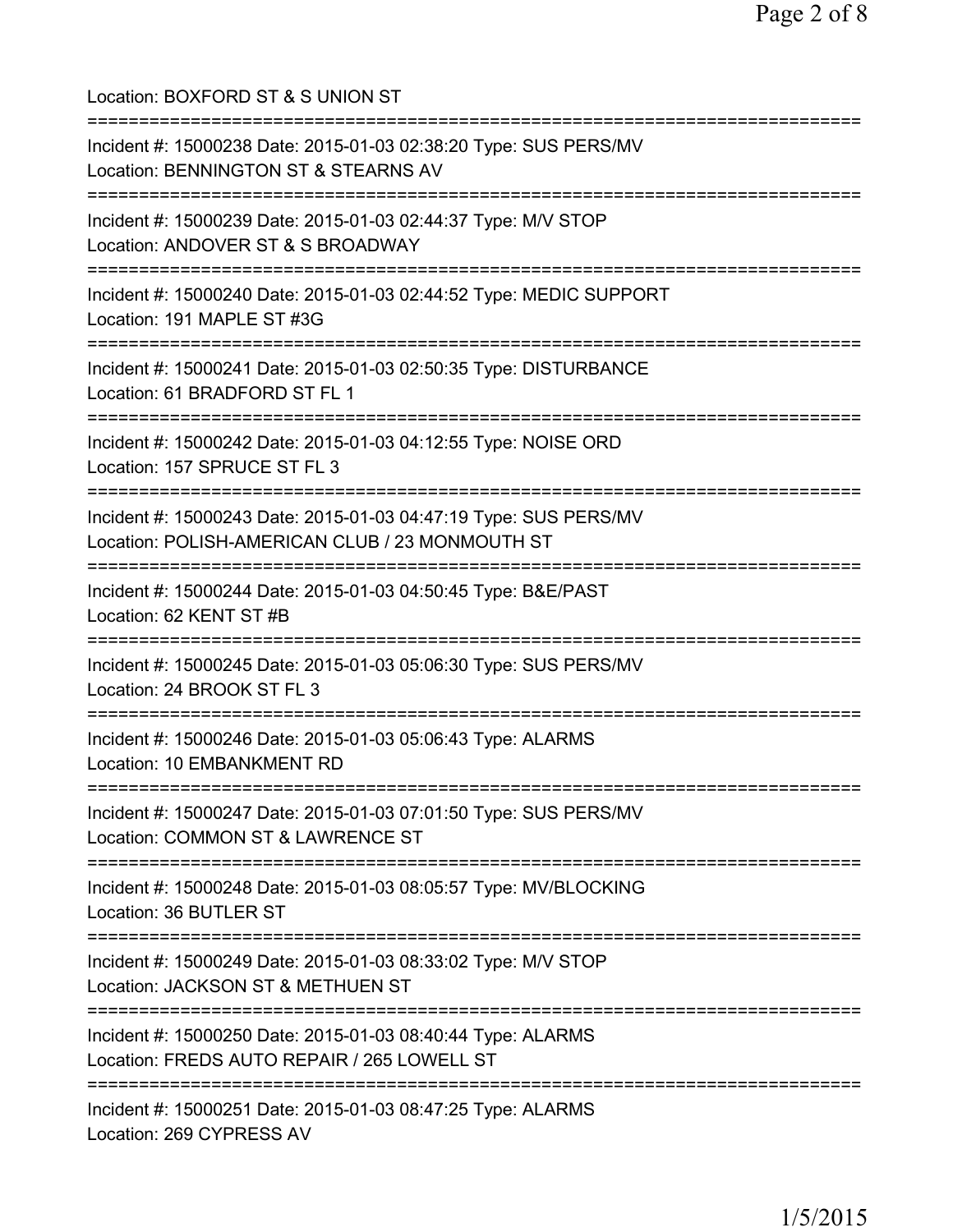| Incident #: 15000252 Date: 2015-01-03 08:55:29 Type: ALARMS<br>Location: BALI'S RESTURANT / 59 ESSEX ST                            |
|------------------------------------------------------------------------------------------------------------------------------------|
| Incident #: 15000253 Date: 2015-01-03 09:06:13 Type: STOL/MV/PAS<br>Location: 46 AVON ST                                           |
| Incident #: 15000254 Date: 2015-01-03 09:23:36 Type: SUS PERS/MV<br>Location: 482 LOWELL ST                                        |
| Incident #: 15000255 Date: 2015-01-03 09:26:39 Type: M/V STOP<br>Location: COMMON ST & NEWBURY ST                                  |
| Incident #: 15000257 Date: 2015-01-03 09:40:43 Type: SUS PERS/MV<br>Location: BROADWAY & METHUEN ST                                |
| :=========================<br>Incident #: 15000256 Date: 2015-01-03 09:41:06 Type: M/V STOP<br>Location: MERRIMACK ST & S UNION ST |
| Incident #: 15000258 Date: 2015-01-03 09:51:20 Type: SHOPLIFTING<br>Location: CVS PHARMACY / 266 BROADWAY                          |
| Incident #: 15000259 Date: 2015-01-03 09:56:13 Type: MAN DOWN<br>Location: BROADWAY & LOWELL ST                                    |
| Incident #: 15000260 Date: 2015-01-03 10:05:44 Type: UNWANTEDGUEST<br>Location: 26 KINGSTON ST                                     |
| Incident #: 15000261 Date: 2015-01-03 10:46:52 Type: MEDIC SUPPORT<br>Location: AMESBURY ST & COMMON ST                            |
| Incident #: 15000262 Date: 2015-01-03 10:50:24 Type: SUS PERS/MV<br>Location: 265 MERRIMACK ST                                     |
| Incident #: 15000263 Date: 2015-01-03 11:04:31 Type: CK WELL BEING<br>Location: 32 LAWRENCE ST                                     |
| Incident #: 15000264 Date: 2015-01-03 11:08:15 Type: M/V STOP<br>Location: GRAFTON ST & WINTHROP AV                                |
| Incident #: 15000265 Date: 2015-01-03 11:54:26 Type: ALARM/BURG<br>Location: CITY HALL / 200 COMMON ST                             |
|                                                                                                                                    |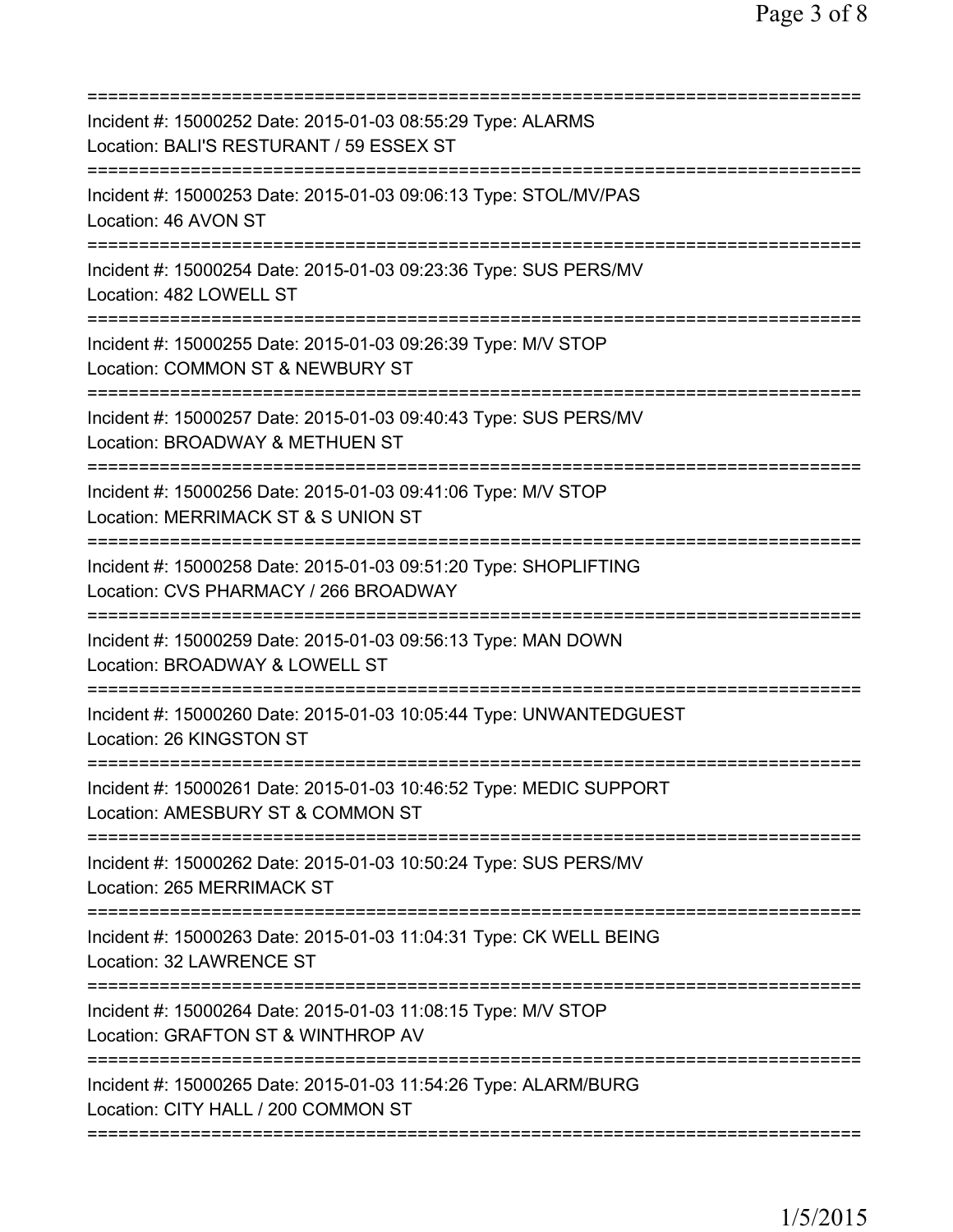| Incident #: 15000266 Date: 2015-01-03 12:04:16 Type: HIT & RUN M/V<br>Location: SARATOGA ST & STEARNS AV                          |
|-----------------------------------------------------------------------------------------------------------------------------------|
| Incident #: 15000267 Date: 2015-01-03 12:13:20 Type: M/V STOP<br>Location: 310 ANDOVER ST                                         |
| Incident #: 15000268 Date: 2015-01-03 12:19:11 Type: M/V STOP<br>Location: COMMON ST & JACKSON ST                                 |
| Incident #: 15000269 Date: 2015-01-03 12:20:43 Type: RECOV/STOL/MV<br>Location: 216 SARATOGA ST                                   |
| Incident #: 15000270 Date: 2015-01-03 12:23:31 Type: SUS PERS/MV<br>Location: WINTHROP AV & ACROSS N. ANDOVER MALL                |
| Incident #: 15000271 Date: 2015-01-03 13:27:38 Type: ALARM/BURG<br>Location: CENTRAL CATHOLIC HIGH SCHOOL / 300 HAMPSHIRE ST      |
| Incident #: 15000272 Date: 2015-01-03 13:33:35 Type: FRAUD<br>Location: 24 SPRINGFIELD ST #1                                      |
| Incident #: 15000273 Date: 2015-01-03 13:38:57 Type: FIGHT<br>Location: 592 ANDOVER ST FL 2NDFL                                   |
| Incident #: 15000274 Date: 2015-01-03 13:51:22 Type: DISTURBANCE<br>Location: 16 BEACON ST                                        |
| Incident #: 15000275 Date: 2015-01-03 13:53:27 Type: MEDIC SUPPORT<br>Location: MCDONALDS / 50 BROADWAY                           |
| Incident #: 15000276 Date: 2015-01-03 14:02:21 Type: GENERAL SERV<br>Location: 502 ANDOVER ST                                     |
| ===============================<br>Incident #: 15000277 Date: 2015-01-03 14:03:50 Type: SUS PERS/MV<br>Location: 18 TOWER HILL ST |
| Incident #: 15000278 Date: 2015-01-03 14:29:36 Type: MEDIC SUPPORT<br>Location: 42 MT VERNON CIR                                  |
| Incident #: 15000279 Date: 2015-01-03 14:44:39 Type: DOMESTIC/PROG<br>Location: 231 WATER ST #APT 41                              |
| Incident #: 15000280 Date: 2015-01-03 14:52:33 Type: DOMESTIC/PROG                                                                |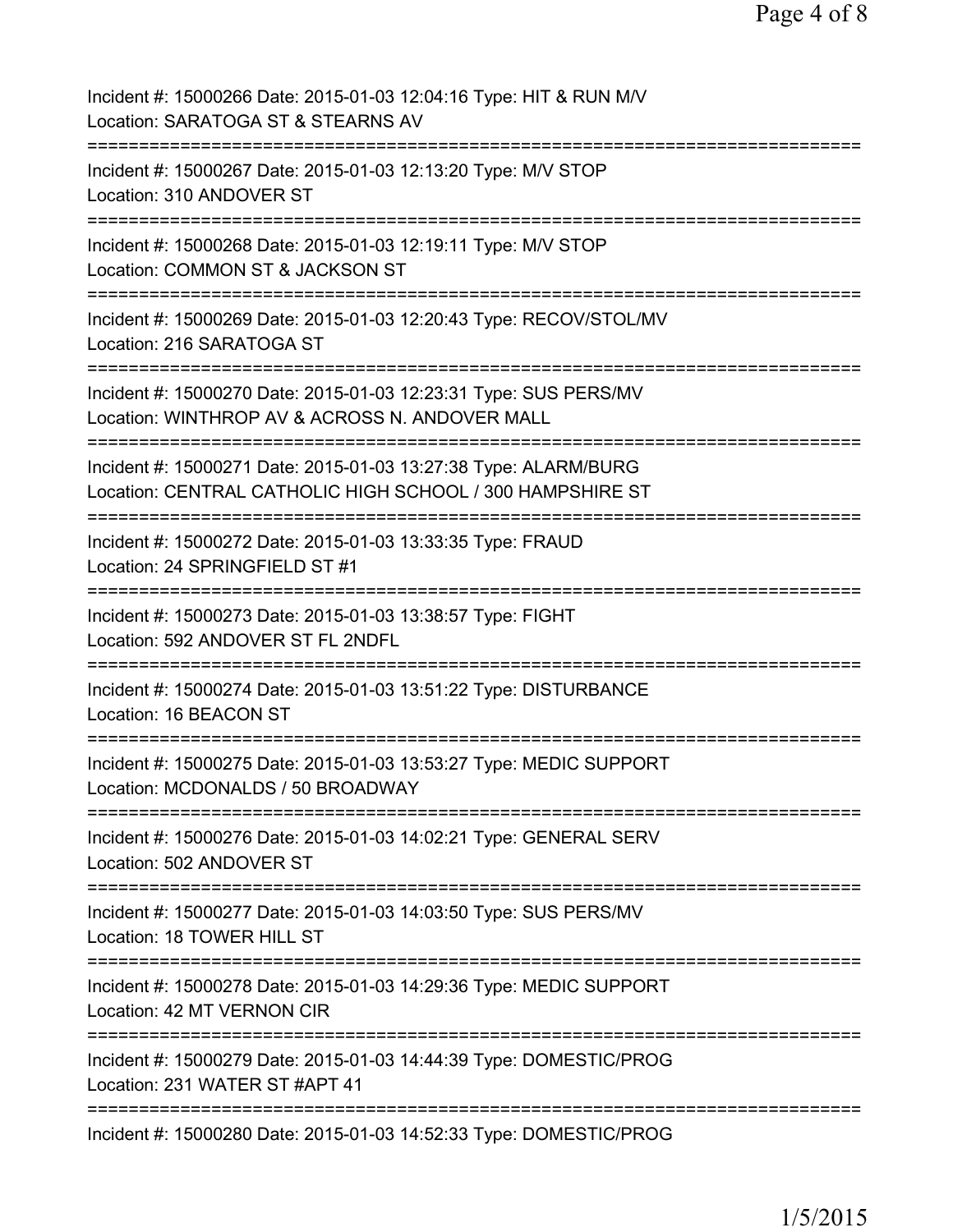Location: 38 NORRIS ST =========================================================================== Incident #: 15000281 Date: 2015-01-03 14:52:52 Type: VIO CITY ORD Location: 30 BORDER ST =========================================================================== Incident #: 15000282 Date: 2015-01-03 16:14:17 Type: B&E/PAST Location: 25 EUTAW ST =========================================================================== Incident #: 15000283 Date: 2015-01-03 16:19:47 Type: ALARM/BURG Location: 599 CANAL ST =========================================================================== Incident #: 15000284 Date: 2015-01-03 16:29:52 Type: DISTURBANCE Location: 92 FARLEY ST =========================================================================== Incident #: 15000285 Date: 2015-01-03 16:55:03 Type: MAL DAMAGE Location: 24 JEFFERSON ST =========================================================================== Incident #: 15000286 Date: 2015-01-03 17:02:30 Type: UNKNOWN PROB Location: 243 FERRY ST =========================================================================== Incident #: 15000287 Date: 2015-01-03 17:03:54 Type: KEEP PEACE Location: 41 STATE ST =========================================================================== Incident #: 15000288 Date: 2015-01-03 17:10:47 Type: AUTO ACC/UNK PI Location: APPLETON ST & METHUEN ST =========================================================================== Incident #: 15000289 Date: 2015-01-03 17:12:55 Type: ALARM/BURG Location: 24 JEFFERSON ST =========================================================================== Incident #: 15000290 Date: 2015-01-03 17:23:01 Type: AUTO ACC/UNK PI Location: COMMON ST & FRANKLIN ST =========================================================================== Incident #: 15000291 Date: 2015-01-03 17:42:29 Type: ALARM/BURG Location: ANCHOR AUTO / 140 WEST ST =========================================================================== Incident #: 15000292 Date: 2015-01-03 18:20:50 Type: M/V STOP Location: BAY STATE GAS COMPANY / 55 MARSTON ST =========================================================================== Incident #: 15000293 Date: 2015-01-03 18:30:18 Type: HIT & RUN PED Location: 1 GENERAL ST =========================================================================== Incident #: 15000294 Date: 2015-01-03 18:36:09 Type: HIT & RUN M/V Location: HAVERHILL ST & RESERVOIR ST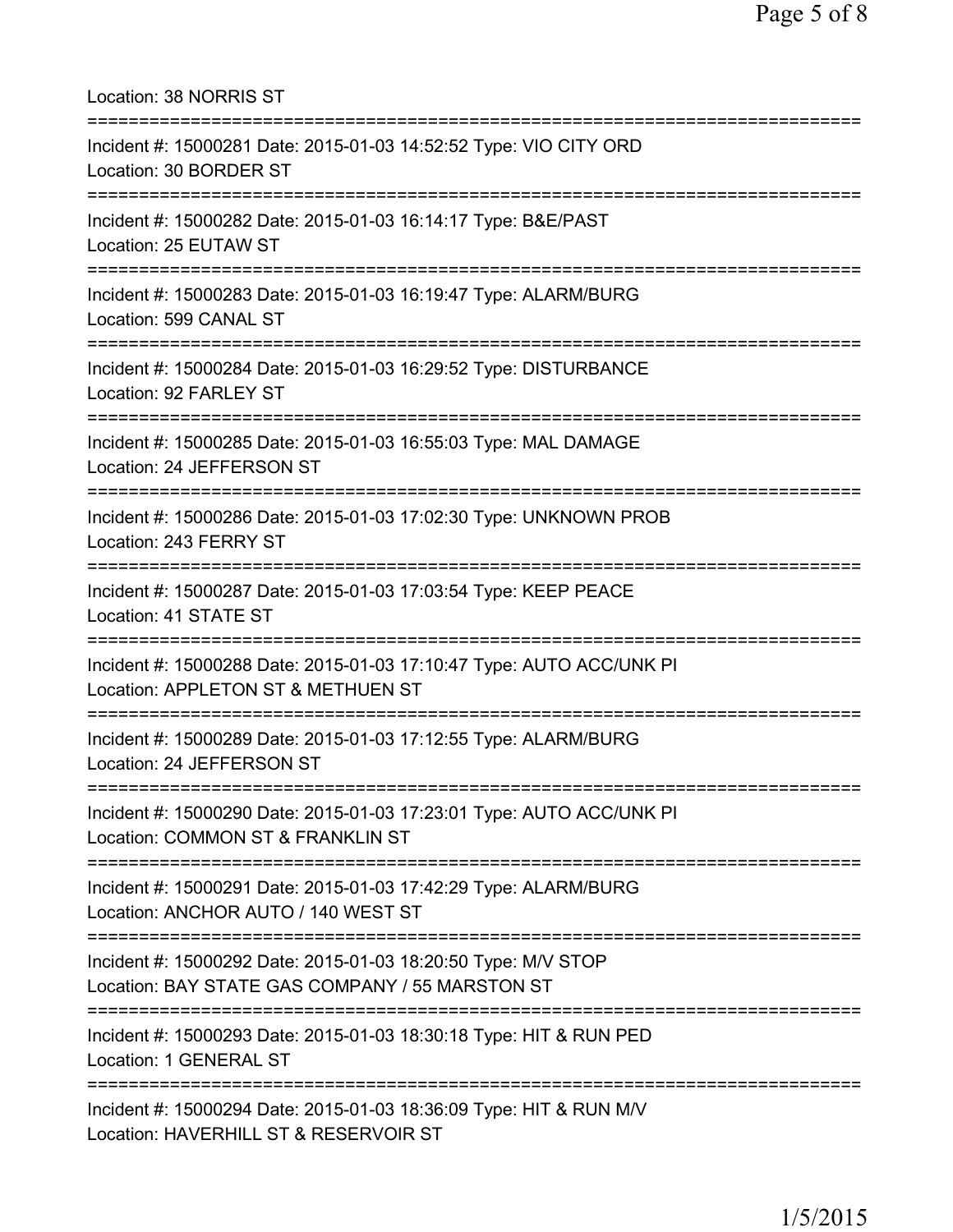| Incident #: 15000295 Date: 2015-01-03 18:47:16 Type: ANIMAL COMPL<br>Location: 38 LAWRENCE ST                                           |
|-----------------------------------------------------------------------------------------------------------------------------------------|
| Incident #: 15000296 Date: 2015-01-03 19:03:58 Type: SUS PERS/MV<br>Location: 42 WHITE ST                                               |
| Incident #: 15000297 Date: 2015-01-03 19:15:22 Type: M/V STOP<br>Location: BROOK ST & UNION ST                                          |
| Incident #: 15000298 Date: 2015-01-03 19:25:48 Type: DISTURBANCE<br>Location: 87 RAILROAD ST                                            |
| Incident #: 15000299 Date: 2015-01-03 19:48:28 Type: HIT & RUN M/V<br>Location: 90 ALDER ST                                             |
| ======================================<br>Incident #: 15000300 Date: 2015-01-03 19:52:29 Type: MV/BLOCKING<br>Location: 130 ABBOTT ST   |
| ======================================<br>Incident #: 15000301 Date: 2015-01-03 20:06:44 Type: AUTO ACC/NO PI<br>Location: 700 ESSEX ST |
| ================================<br>Incident #: 15000302 Date: 2015-01-03 20:23:00 Type: M/V STOP<br>Location: 700 ESSEX ST             |
| Incident #: 15000303 Date: 2015-01-03 20:30:20 Type: AUTO ACC/PI<br>Location: 660 ESSEX ST                                              |
| Incident #: 15000304 Date: 2015-01-03 20:32:44 Type: SUS PERS/MV<br>Location: NEWTON ST & SHATTUCK ST                                   |
| Incident #: 15000305 Date: 2015-01-03 20:47:24 Type: ALARM/BURG<br>Location: 42 FERN ST                                                 |
| Incident #: 15000306 Date: 2015-01-03 20:57:45 Type: MISSING PERS<br>Location: 26 CEDAR ST #1 FL `                                      |
| Incident #: 15000307 Date: 2015-01-03 21:28:27 Type: DISORDERLY<br>Location: 25 CRESCENT ST                                             |
| Incident #: 15000308 Date: 2015-01-03 22:00:02 Type: A&B PAST<br>Location: 29 STATE ST                                                  |
|                                                                                                                                         |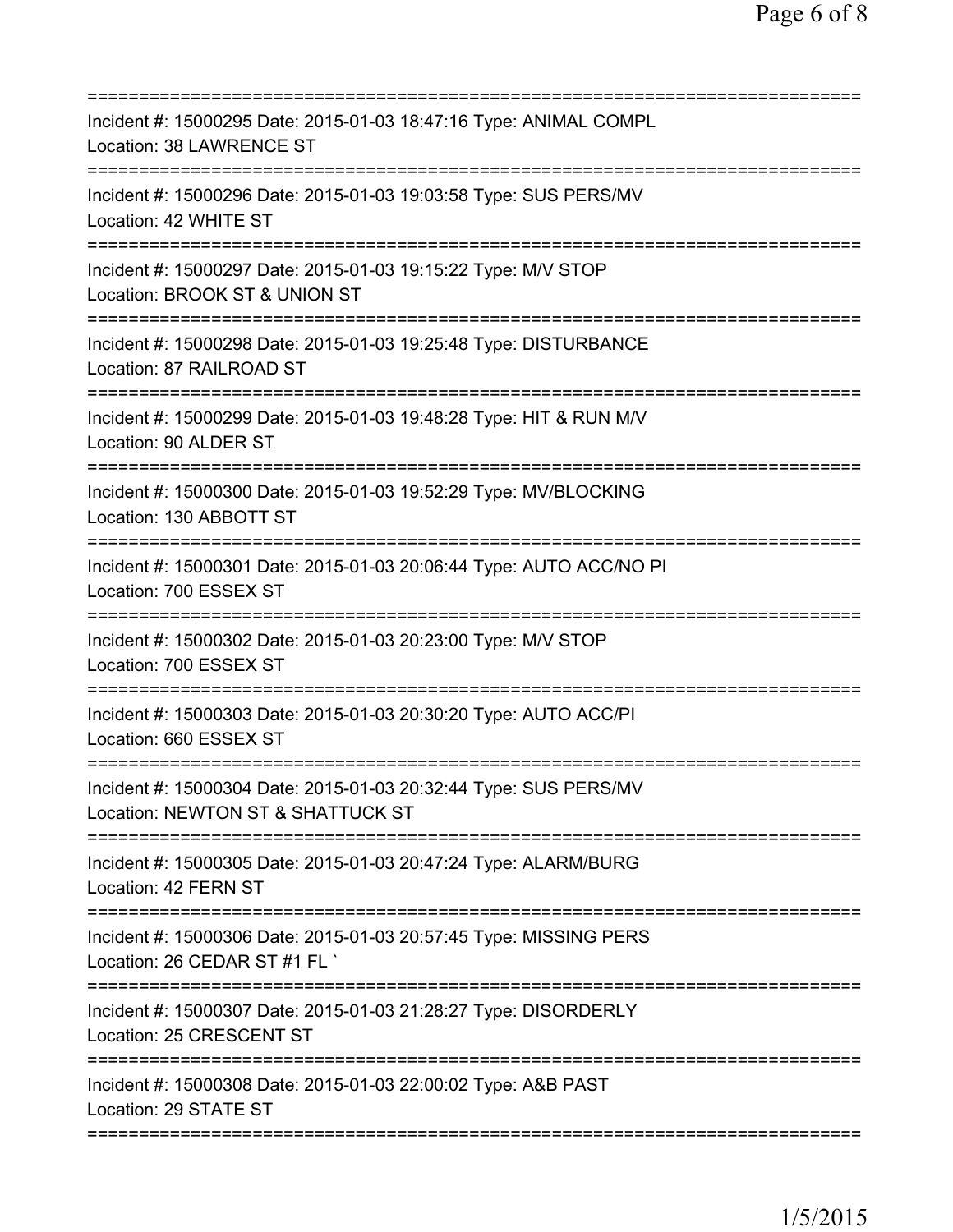| Incident #: 15000309 Date: 2015-01-03 22:15:16 Type: B&E/PAST<br>Location: 14 HEY ST                                                 |
|--------------------------------------------------------------------------------------------------------------------------------------|
| Incident #: 15000310 Date: 2015-01-03 22:21:49 Type: STOL/MV/PAS<br>Location: 75 HIGH ST FL 3                                        |
| Incident #: 15000311 Date: 2015-01-03 22:23:40 Type: LOUD NOISE<br>Location: 219 E HAVERHILL ST FL 2ND                               |
| Incident #: 15000312 Date: 2015-01-03 22:24:58 Type: NOISE ORD<br>Location: 42 STORROW ST                                            |
| Incident #: 15000313 Date: 2015-01-03 22:40:06 Type: SUS PERS/MV<br>Location: 175 UNION ST                                           |
| Incident #: 15000314 Date: 2015-01-03 22:50:58 Type: B&E/PROG<br>Location: 73 FERRY ST                                               |
| Incident #: 15000315 Date: 2015-01-03 23:08:03 Type: DRUG OVERDOSE<br>Location: 233 JACKSON ST                                       |
| Incident #: 15000316 Date: 2015-01-03 23:13:35 Type: NOTIFICATION<br>Location: 75 HIGH ST #A<br>==================================== |
| Incident #: 15000317 Date: 2015-01-03 23:14:48 Type: NOISE ORD<br>Location: FERRY ST & OAKWOOD AV                                    |
| Incident #: 15000318 Date: 2015-01-03 23:24:10 Type: AUTO ACC/UNK PI<br>Location: GENERAL ST & MARSTON ST                            |
| Incident #: 15000319 Date: 2015-01-03 23:26:51 Type: NOISE ORD<br>Location: 159 FARNHAM ST                                           |
| Incident #: 15000320 Date: 2015-01-03 23:33:36 Type: NOISE ORD<br>Location: BEACON ST & DUCKETT AV                                   |
| ---------------------------<br>Incident #: 15000321 Date: 2015-01-03 23:44:41 Type: GUN CALL<br>Location: 294 HOWARD ST              |
| Incident #: 15000322 Date: 2015-01-03 23:53:41 Type: AUTO ACC/UNK PI<br>Location: 337 JACKSON ST                                     |
|                                                                                                                                      |